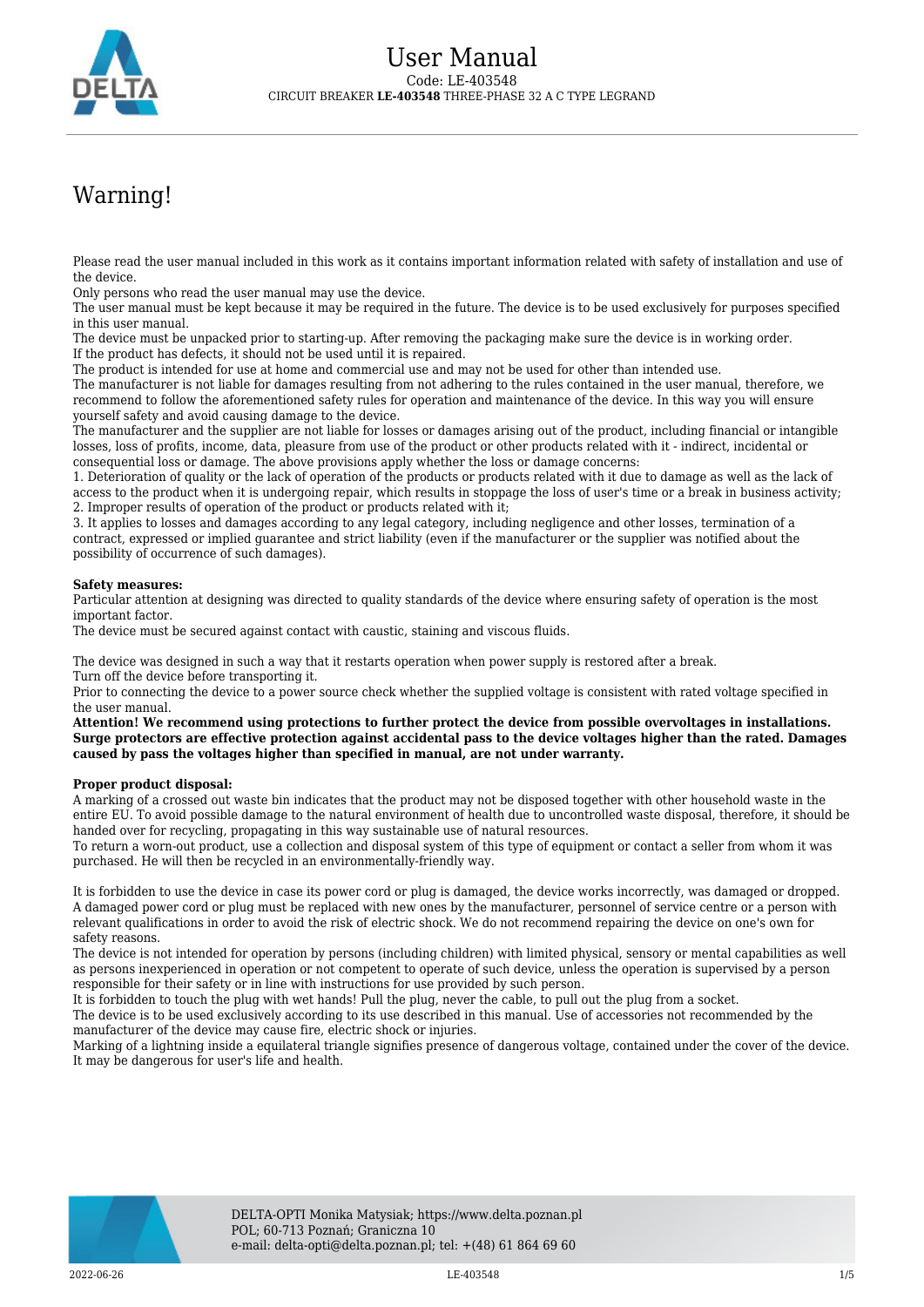

## User Manual Code: LE-403548 CIRCUIT BREAKER **LE-403548** THREE-PHASE 32 A C TYPE LEGRAND



Thermal-magnetic circuit breaker with C-type curve and 32A rated current. The LE-403548 circuit breaker is compatible to DIN TS-35 rail mounting system.

Circuit breakers with C-type breaking curve are designed to protection against short-circuits and overloads of the installation, where are used the devices with high inrush currents (motors, transformers).

| Device type:              | Circuit Breaker, Three-phase                                                                                                                                                                                                                                                                      |
|---------------------------|---------------------------------------------------------------------------------------------------------------------------------------------------------------------------------------------------------------------------------------------------------------------------------------------------|
| Rated current:            | 32 A                                                                                                                                                                                                                                                                                              |
| Number of poles:          | 3                                                                                                                                                                                                                                                                                                 |
| Tripping curves:          | C type                                                                                                                                                                                                                                                                                            |
| Breaking capacity:        | 6000 A                                                                                                                                                                                                                                                                                            |
| Rated voltage:            | • 230 V AC / 50 Hz<br>• 400 V AC / 50 Hz                                                                                                                                                                                                                                                          |
| Connectors type:          | screw terminals                                                                                                                                                                                                                                                                                   |
| Main features:            | • Can be equipped with DX3 series signalling and remote tripping auxiliaries and<br>motorised controls<br>• No possibility of connecting the residual-current blocks<br>• Can be connected with using the supply busbars fork-type or prong-type<br>• Provided space for a label with description |
| Housing:                  | Plastic, DIN, TS-35 rail mounting                                                                                                                                                                                                                                                                 |
| Width in 17.5 mm modules: | 3                                                                                                                                                                                                                                                                                                 |
| Weight:                   | $0.4\ \mathrm{kg}$                                                                                                                                                                                                                                                                                |
| Dimensions:               | 54 x 83 x 75 mm                                                                                                                                                                                                                                                                                   |
| Manufacturer / Brand:     | <b>LEGRAND</b>                                                                                                                                                                                                                                                                                    |
| Guarantee:                | 2 years                                                                                                                                                                                                                                                                                           |



DELTA-OPTI Monika Matysiak; https://www.delta.poznan.pl POL; 60-713 Poznań; Graniczna 10 e-mail: delta-opti@delta.poznan.pl; tel: +(48) 61 864 69 60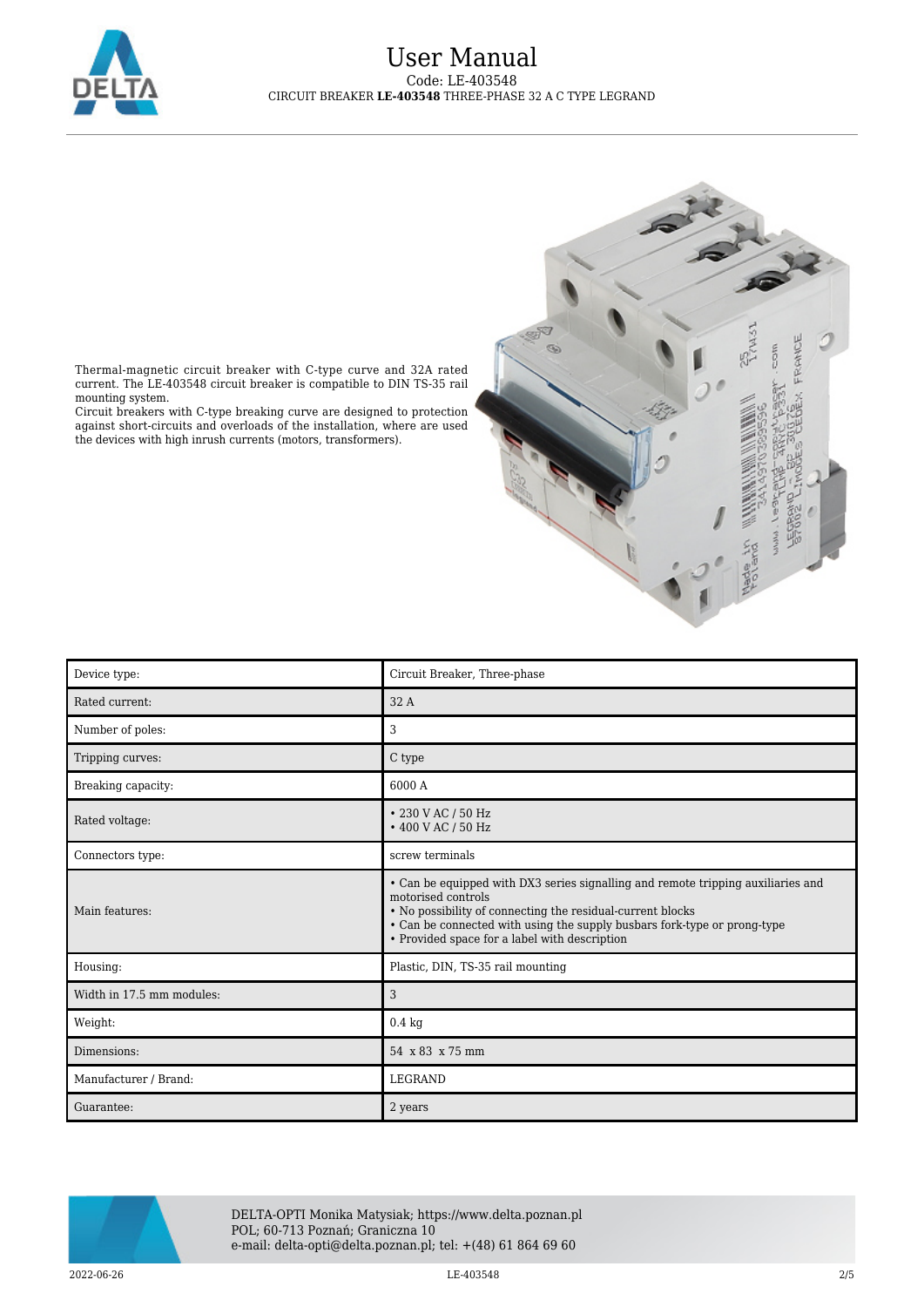

Front view:



Side view:



Mounting side view:



DELTA-OPTI Monika Matysiak; https://www.delta.poznan.pl POL; 60-713 Poznań; Graniczna 10 e-mail: delta-opti@delta.poznan.pl; tel: +(48) 61 864 69 60

 $2022$ -06-26  $3/5$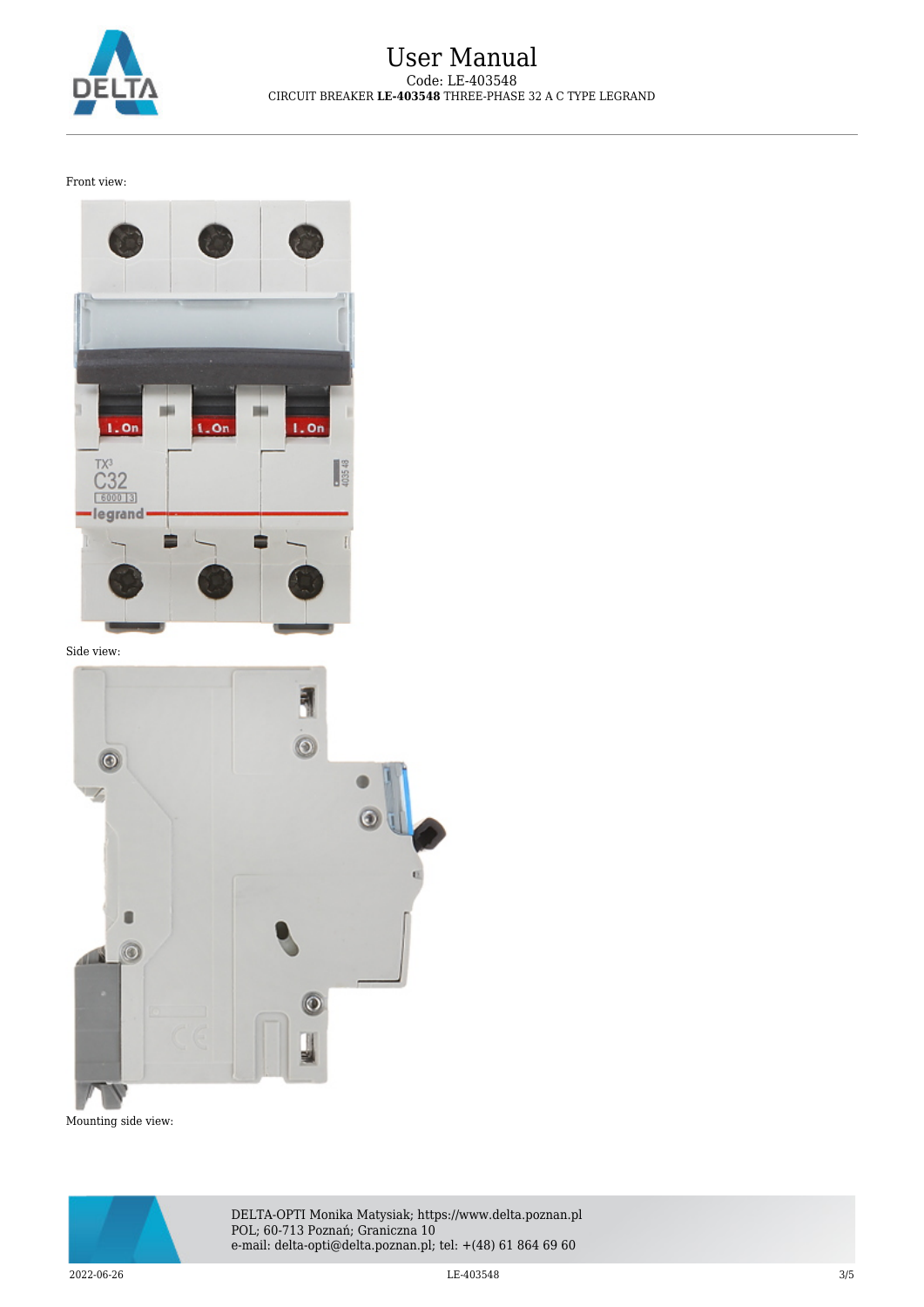



Bottom view:



Tripping curves:



DELTA-OPTI Monika Matysiak; https://www.delta.poznan.pl POL; 60-713 Poznań; Graniczna 10 e-mail: delta-opti@delta.poznan.pl; tel: +(48) 61 864 69 60

 $2022-06-26$  and  $4/5$